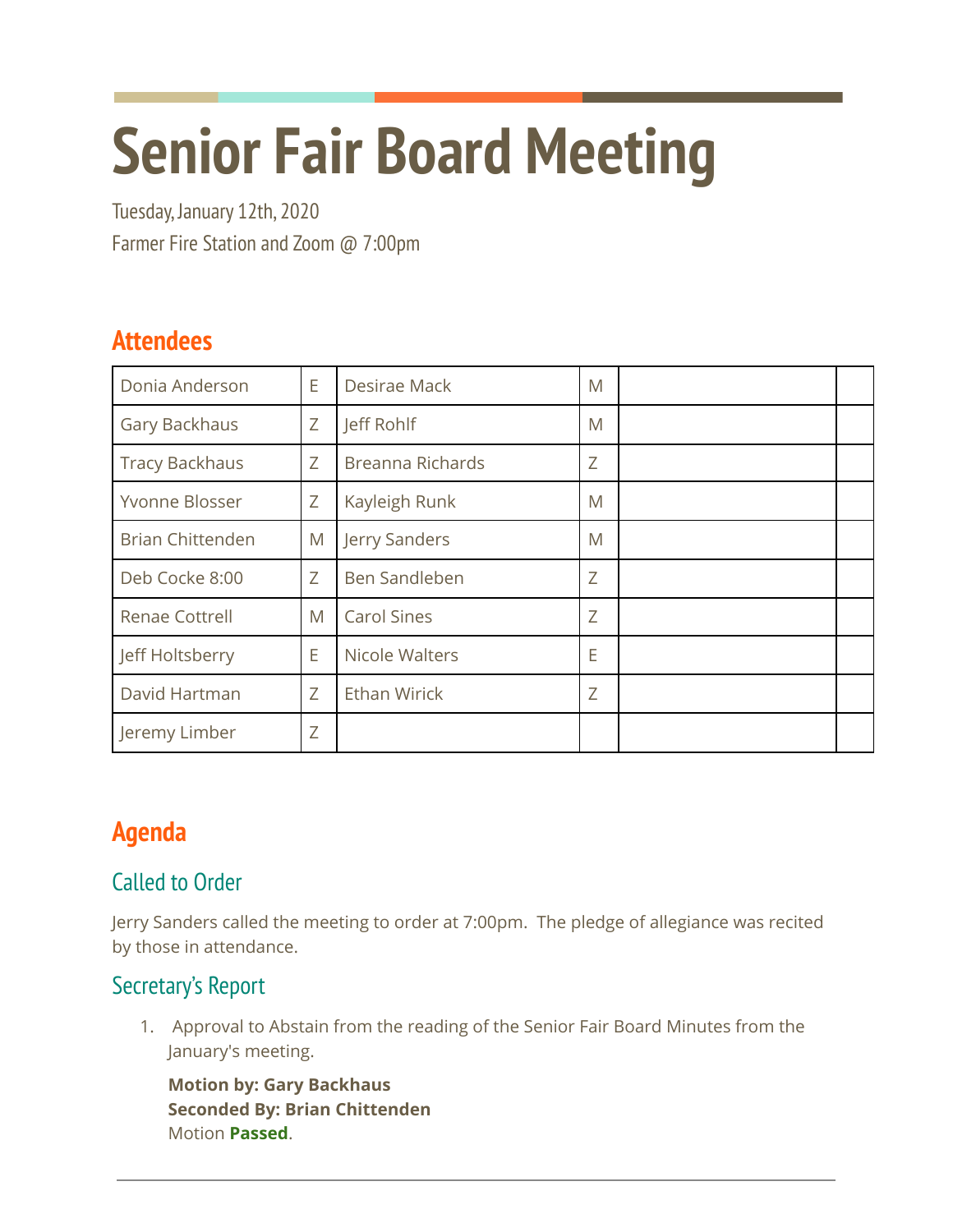2. Motion to approve the minutes from the January meeting.

**Motion By: Brian Chittemden Seconded By: David Hartman** Motion **Passed**.

#### Financial Report

- 1. Need to buy a roll of stamps
- 2. Need to Send out 1099
- 3. Need to pay the Visa bill \$370.14 for menards and \$224.99 to Country Petals in Hicksville.
- 4. We got a donation from the Bears concession in memory of Levon. A thank you needs to be sent out.
- 5. On January 6th the money from the \$50,000.00 Grant came into the account.
- 6. **Motion By: Ethan Wirick -** Pay the month of January's bills. **Seconded By: Brian Chittenden** Motion **Passed**.
- 7. **Motion By: Desirae Mack-** Approve the treasures report as reported. **Seconded By: Renae Cottrell** Motion **Passed.**
- 8. **Motion By: Seconded By:** Motion **Passed**.

### Correspondence:

1. None

#### Guests:

- 1. Teresa Johnson (Zoom)
	- a. Livestock meeting was on January 7th 2021.
	- b. We needed to change the dog show from Wednesday to Tuesday at 5
	- c. An open Rabbit Show was added to raise money for the rabbit committee.
	- d. Went over the rest of the minutes from the livestock committee which is attached below.
- 2. Sheriff's Office (Dana)-Nothing to report (Zoom)
- 3. Bridget Ruppert
- 4. Breana Richards
- 5. Tracey Backhaus
- 6. Mitch Troyer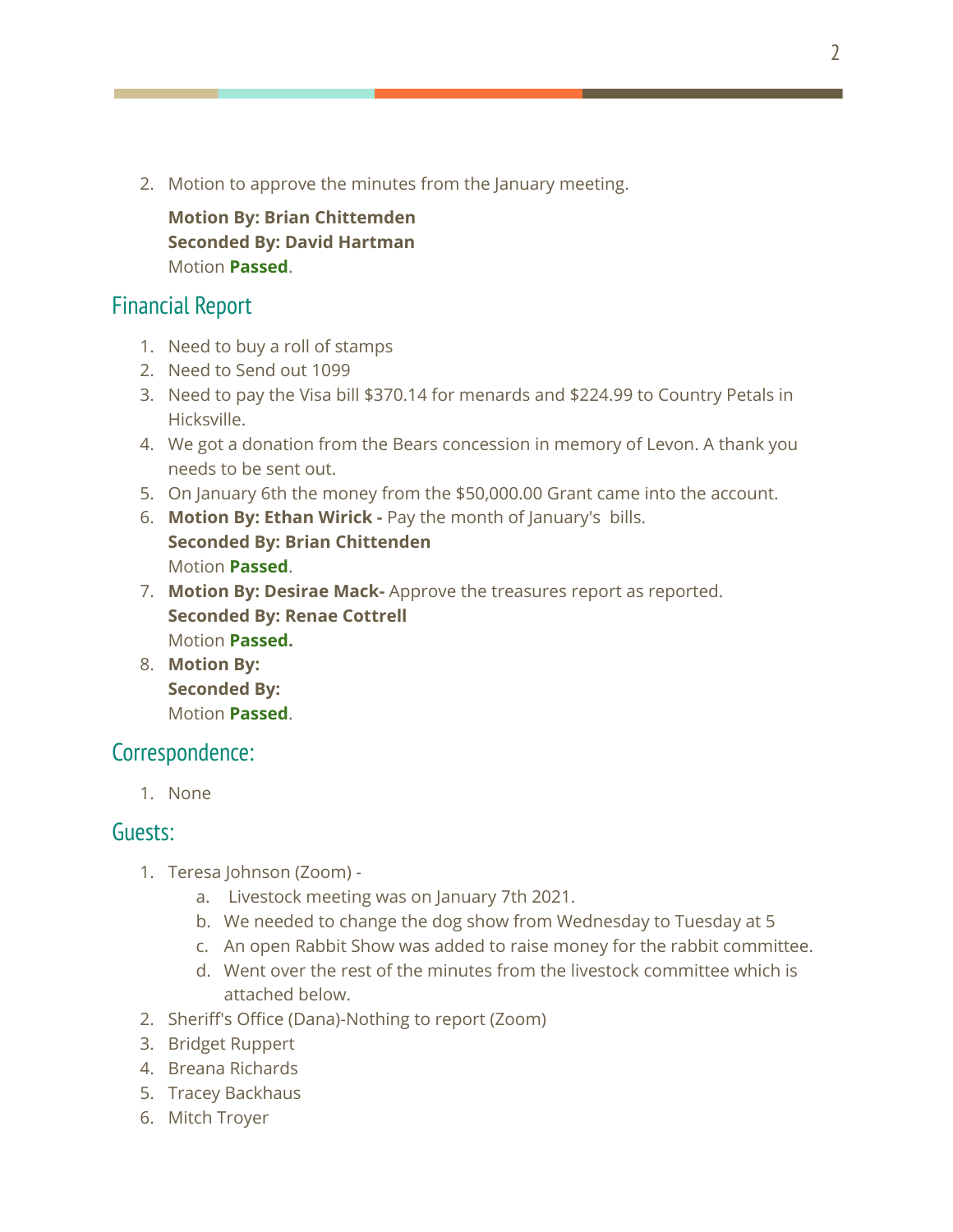7. Jeremy Limber

#### Committees:

1. Executive Committee-

#### Old Business

- 1. An email needs to be sent out to the people that are wanting to be appointed onto the board. That they will need to send a letter in to the board as to why they would like to be appointed.
- 2. Still working on getting the Committee list filled out and sent out.

#### New Business

- 1. Start looking for a memorial idea to do on the grounds
- 2. Jeremy is working with Ayersville Electrical company for a memorial for Larry.
- 3. Went over the minutes from the Livestock meeting.
- 4. Working on getting the new members added to the committee list and will be sent out with the minutes.
- 5. We need to think of some ideas for fundraisers and packages for sponsors.
- 6. **Motion By:Yvonne Blosser: To approve the Livestock Committee minutes. Seconded By: Desirae Mack** Motion **Passed**.
- 7. **Motion By Brian Chittenden: To approve Jeff Holtsberry, Bridget Ruppert, Tracy Backhaus, Breanna Richards, and Mitch Troyer be appointed to a position on the board for one year. Seconded By: Desirae Mack** Motion **Passed**.
- 8. **Motion By: Carol Sinse- To approve and sign the contract for the ride company Seconded By: Renae Cottrell** Motion **Passed**.
- 9. **Motion By: Brian Chittenden- To approve that we do another contest on facebook.**

**Seconded By: Ben Sandleben** Motion **Passed**.

10. **Motion By:**

**Seconded By:** Motion **Passed**.